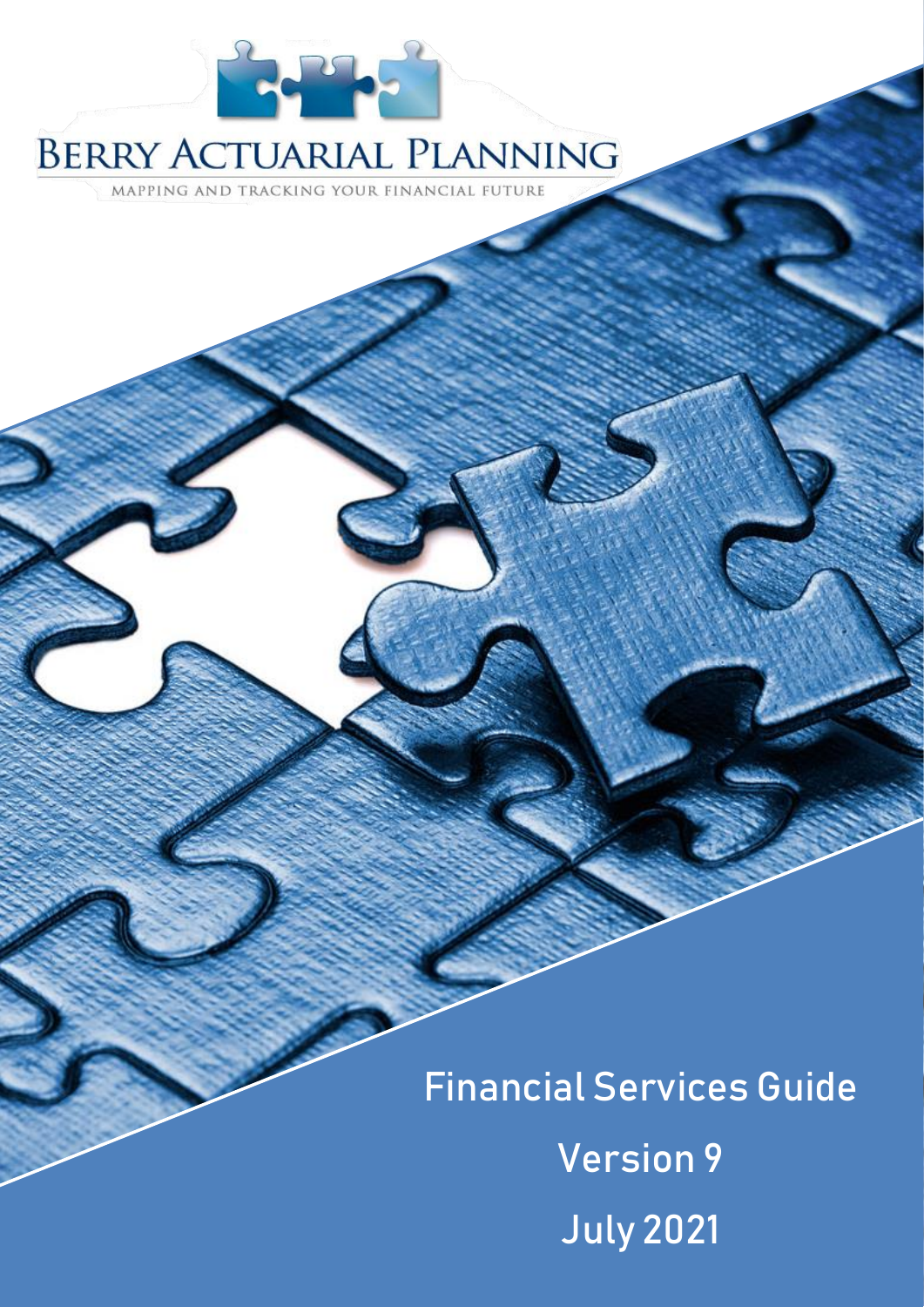# **What this Guide is about**

This Guide is designed to assist you in deciding whether to use any of our services. It contains information about:

- who we are and the services we provide;
- details about our advisers;
- how you can engage us;
- how we are paid:
- the associations we have that could influence our advice;
- where to get details on our privacy policy;
- our compensation arrangements; and
- how complaints are handled.

If we give you personal advice, it is normally documented in a Statement of Advice. If you are an existing client and your circumstances or the basis of our advice have not changed significantly, we may document our subsequent advice in a Record of Advice.

# **Who is Berry Actuarial Planning?**

Berry Actuarial Planning was formed on 8 July 2002 for the purpose of:

- providing financial planning
- with an actuarial approach
- in a professional transparent manner
- paid for by the customer
- that enables those seeking to be engaged with the management of your own financial plans and
- to achieve outcomes appropriate to their circumstances as opposed to outcomes that suit an institution.

Berry Actuarial Planning Pty Limited is

- an Australian Financial Services Licensee (AFSL: 237 993, ABN: 79 101 271 952); and
- a Tax Agent (Registration Number 3292 0002)

## **Contact Details:**

Suite 502, 11 Help Street, Chatswood, NSW 2067 PO Box 910, Chatswood NSW, 2057

Phone: 02 8876 2999 Email: [admin@berryplan.com.au](mailto:admin@berryplan.com.au) Web: [www.berryplan.com.au](http://www.berryplan.com.au/)

# **What services do we offer?**

- Financial Planning Services
- Wealth Management Services
- **Taxation Services**
- Actuarial Services
- Life Insurance

Financial Planning, Life Insurance and Wealth Management Services are provided within the parameters of our Australian Financial Services License. We are licensed by the Australian Securities & Investments Commission (ASIC) and can advise on or deal in the following classes of financial products:

- Deposit and payment products
	- o Basic deposit products
	- o Non-basic deposit products
- Debentures, stocks or bonds issued or proposed to be issued by a government
- Life products
	- o Investment life insurance products
	- o Life risk insurance products
- Interests in managed investment schemes including investor directed portfolio services (IDPS)
- Retirement savings account products
- Securities (including direct shares)
- Standard margin lending facilities
- **Superannuation**
- Debt including mortgages

# **Financial Planning Services**

## What is financial planning?

The financial planning process starts by assessing your financial circumstances, needs and objectives. It then seeks to identify solutions that are considered to be consistent with and appropriate to those financial circumstances, needs and objectives. We look at issues that impact on your financial wellbeing, such as your future plans, home ownership, investment (direct property and shares), tolerance for risk, health, insurance, risk management, estate planning, Centrelink qualification, taxation, gearing, retirement planning, debt management, aged care and superannuation including Self-Managed Super Funds, industry funds and institutional funds.

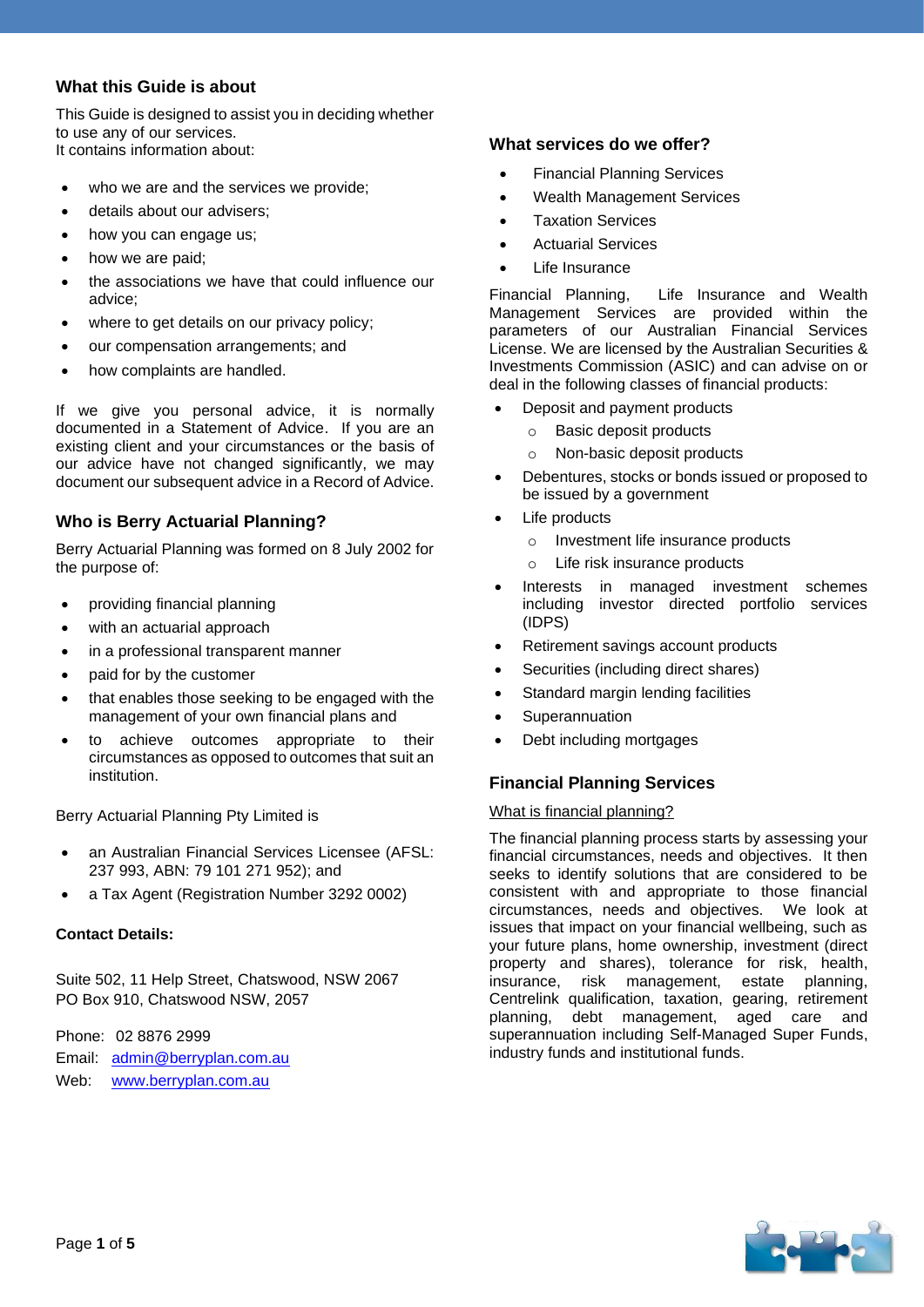#### How are we different?

We are different to many other financial advisers in that we **apply actuarial skills** to map your assets and cash flow to appropriate financial strategies, and then recommend suitable ownership structures and investment opportunities.

Our general approach to wealth creation is to **develop an investment portfolio gradually** over time averaging into the market rather than investing substantial funds quickly. Where appropriate, we recommend a structured approach of gradual investment.

**We operate under our own licence, conduct our own financial product research and are guided by an independent Investment Committee**. We do not outsource our work.

**It is our practice to not receive commission** and brokerage. Where commission or brokerage is paid due to a product issuer's business practice, we will have this rebated back to the customer.

#### We have an Investment Committee

It is common for our clients to hold a range of investments to ensure adequate diversification.

To guide us in portfolio construction we have an Investment Committee that comprises investment professionals with a broad range of skills. The Committee discusses the current local and global economic climate and the performance and outlook of specific sectors and securities. The views of the Committee are documented in the quarterly investment report which is available to our ongoing clients.

## **Wealth Management Services**

The development of an initial plan provides a context as to how we progress the evolution of your financial affairs in terms of the ongoing services we provide.

We offer several service options for the ongoing management of your portfolio whereby you pay a regular monthly fee:

- BerryAdmin: A portfolio administration service that focuses on the filing, transaction confirmation, paperwork, tax payment and overall administration generated by your Portfolio.
- **BerryMap:** This service plan is essentially a financial planning maintenance service. It focuses on confirming that the Financial Planning strategies in the advice continue to be appropriate to your circumstances. This service plan includes advising on the alignment of your Investments with your Investment Strategy. Typically, 2 face to face meetings are required each year to fulfil this service.
- BerryInvest: This service plan focuses on contrasting the securities in your Portfolio with those in the Berry Model, and then recommending buys or sells for your portfolio at a detailed 'security by security' level. It includes quarterly investment updates and notification when our view on particular securities change. Upon receiving your agreement, we also place all your trades.
- BerryAccounts: This service plan prepares annual accounts where you have a Trust, Retirement, or Company Portfolio.

We also offer BerryConsult which is suitable for clients who don't need a regular proactive service but instead purchase pieces of advice as required as they traverse their financial journey. BerryConsult is also appropriate for those clients who need some additional advice over that provided by our regular ongoing wealth management services.

#### Requests for transactions without our advice

At times you may wish to make an investment and do not need our assistance with any decisions in relation to the product or transaction. In these cases, we can accept your instructions and arrange for the transaction to be completed, without providing personal advice. If you proceed without our advice, normally we will confirm your instructions in writing and we may ask you to sign an acknowledgement form. Any assistance we provide to complete your transaction should not be taken as a recommendation or endorsement of the product or transaction.

# **Taxation Services**

We are registered with the Tax Practitioners Board and are experienced with the preparation and lodgement of tax returns particularly for:

- Self-Managed Superannuation Funds;
- Self-funded retirees;
- Discretionary trusts which operate and run portfolios of investments; and
- Private individuals who are employed and / or run portfolios of investments.

## **Actuarial Services**

- Actuarial certificates to Self-Managed Superannuation Funds;
- Actuarial advice to perpetual care funds, nursing homes, funeral funds and charities by way of financial modelling and strategic investment advice; and
- Calculation of life interests for valuation purposes.

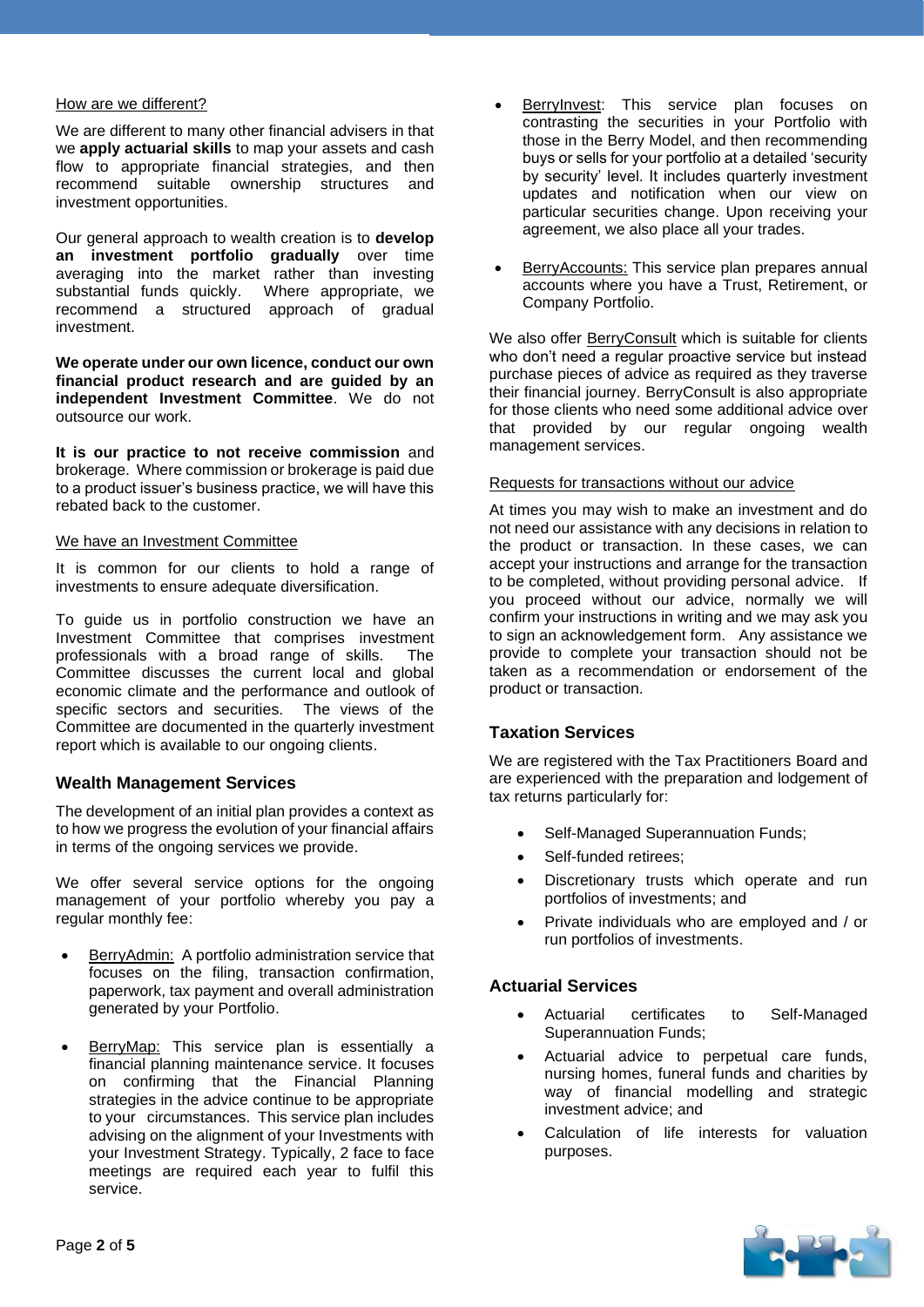# **Life Insurance**

We are licenced to set up underwritten life insurance policies at both a retail and superannuation level with a number of life insurers. Importantly, we do not accept commissions on these policies, which results in lower insurance premiums paid by our clients.

#### **We encourage clients to be involved**

We actively encourage our clients to be involved and engaged in the financial planning process and in the implementation and management of the recommended financial planning or investment strategies.

# **We are accountable to you**

We will provide our services to you efficiently, honestly and fairly and with reasonable care and diligence. If we fail to do this, we will be accountable to you. You must realise, however, that we cannot eliminate uncertainty. Therefore, we cannot be held accountable for events such as falls in investment markets or changes to interest rates, the law or to your personal circumstances.

## **Who are our advisers?**

**Mark Berry** is the principal and managing director of BAP. His qualifications are:

- Bachelor of Economics (1987)
- Fellow of the Institute of Actuaries of Australia (1994)
- Fellow of the Financial Services Institute of Australasia (2000)
- SMSF Specialist Advisor (2011 Self Managed Super Fund Professionals Association)
- Chartered Tax Adviser (2012 Tax Institute of Australia)
- Diploma of Finance and Mortgage Broking Management (2020 – Kaplan)

**Penny Butler** is an adviser employed by BAP. Her qualifications are:

- Bachelor of Engineering (Civil, honours 1st class) (2001)
- Bachelor of Commerce (2001)
- Fellow of the Institute of Actuaries of Australia (2008)
- Diploma of Financial Services (Financial Planning) (2017)

**Toan Doan** is an adviser employed by BAP. His qualifications are:

- Bachelor of Commerce (2005)
- Master of Actuarial Practice (2015)
- Diploma of Financial Services (Financial Planning) (2015)

**Nicole Raffin** is an adviser employed by BAP. Her qualifications are:

- Bachelor of Economics (1995)
- Fellow of the Institute of Actuaries of Australia (1999)
- Fellow of the Financial Services Institute of Australasia (1999)
- Graduate Diploma of Applied Tax Law (2019)
- Fellow of the Tax Institute of Australia (2019)

**Alexander Sterligov** is an adviser employed by BAP. His qualifications are:

- Bachelor of Actuarial Studies (2017)
- Bachelor of Commerce (2017)
- Diploma of Financial Services (Financial Planning) (2018)

**Anthony Street** is an adviser employed by BAP. His qualifications are:

- Bachelor of Economics (1991)
- Master of Economics (1992)
- Fellow of the Institute of Actuaries of Australia (1997)
- Fellow of the Financial Services Institute of Australasia (1998)
- Diploma of Financial Services (Financial Planning) (2011)

## Accounting Services

**Angela Chan** is as an accountant employed by BAP. Her qualifications are:

- Bachelor of Commerce (2009)
- Certified Practicing Accountant (2015)
- Associate of the Tax Institute of Australia (2014)

**Kelly Yau** is as an accountant employed by BAP. Her qualifications are:

• Bachelor of Accounting (2018)

Mark Berry and Angela Chan are registered tax agents.

## **What is a typical client engagement process?**

The first step is an initial brief discussion about your circumstances, usually of 15 minutes or so. If during that discussion we feel that we cannot help, we will let you know. There is no charge for discovering this.

Prior to attending this meeting, you may complete our fact find and risk profile assessment, or prepare some notes on your goals and views on investing. Typically to this meeting you bring payslips, bank statements, recent tax returns, super statements, wills and anything else that aids defining you financially.

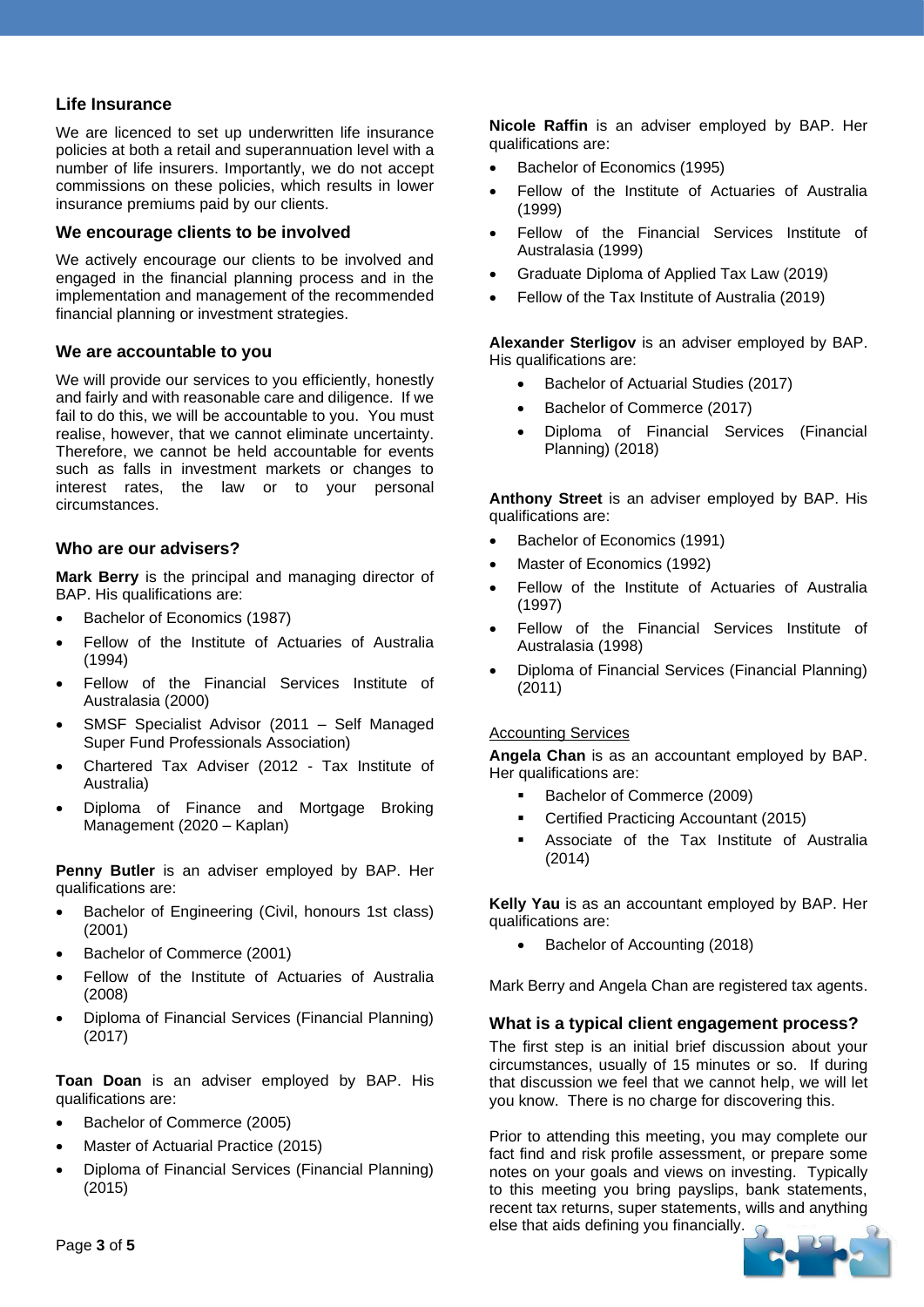If we can help you, your adviser will explain our fee structure. If you want to proceed further, we will then begin to discuss your circumstances in more detail and start to clarify where you are at and where you are going. We will also begin to explore the possible steps forward. Our final recommendations are provided to you in writing in a Statement of Advice.

#### Our philosophy

Our philosophy is a '**go slow and think it through approach**'. A well thought out and slowly implemented financial plan is a good plan. We encourage peer review of our advice by others familiar with your circumstances.

#### Typical financial plan cost

Normally, the cost to develop **a full financial plan, depending on the complexity of your individual circumstances, typically ranges from \$2,500 to \$5,500**. Importantly, this fee is not linked to the size of the financial assets you control. You will be invoiced according to hours budgeted. Normally a deposit is required before the work commences.

Your financial plan may be provided as more than one advice document – again this will depend on the complexity of your individual circumstances.

This initial financial planning process normally occurs over a 6 to 8 week period.

## Ongoing Service

If you become an ongoing client then we package up our services into a set ongoing fee which is reviewed annually and reflects the synergy created by Berry being able to deliver the services in a bundled way.

#### What documents can you expect to receive?

Should you engage us, we will from time to time provide you with relevant documentation including:

- **File notes** which document our discussions and normally outline our understanding of your advice requirements, the context in which the advice is provided, any additional information we require, the amounts we expect to invoice and other relevant matters
- **Statements of Advice** which detail the actual advice including the context in which the advice is provided, the specific remuneration we expect to receive and other matters relevant to our advice.
- **Records of Advice** which document progress and include any further advice
- **Product Disclosure Statements** which describe any financial products you might invest in and will include application forms for these products

Page **4** of **5** • **Ongoing Service Agreement** which describes the details of our ongoing services

- **Transaction Forms** which detail any securities being recommended
- **Investment Research** which comments on particular investments we may recommend
- **Trust Deeds, Minutes, Accounts, Tax Returns**  and any other documents required to give effect to the advice

#### Giving us your instructions

We require written instructions or approval for all actions we take on your behalf. We will accept instructions by letter, fax or email. At our discretion, we may accept verbal instructions (for example, by phone).

We **do not** offer a managed discretionary account service under which you can give us discretion to manage your investments without first obtaining your instructions. **Your engagement is a key part of our process.**

#### **How are we remunerated?**

Our services are provided on a professional fee for service basis. We always agree on an estimate of our costs with you before work commences.

#### Our rates

• **Advisers: \$350 + GST per hour** Mark Berry Penelope Butler Toan Doan Nicole Raffin Alexander Sterligov Anthony Street • **Accounting Services: \$250 + GST per hour** Angela Chan

Kelly Yau

- **Admin support \$165 + GST per hour**
- **Junior admin support \$110 + GST per hour**

#### Employee remuneration

Our employee advisers and other staff members are paid a salary. Further, they may be paid a business profit share, which is discretionary.